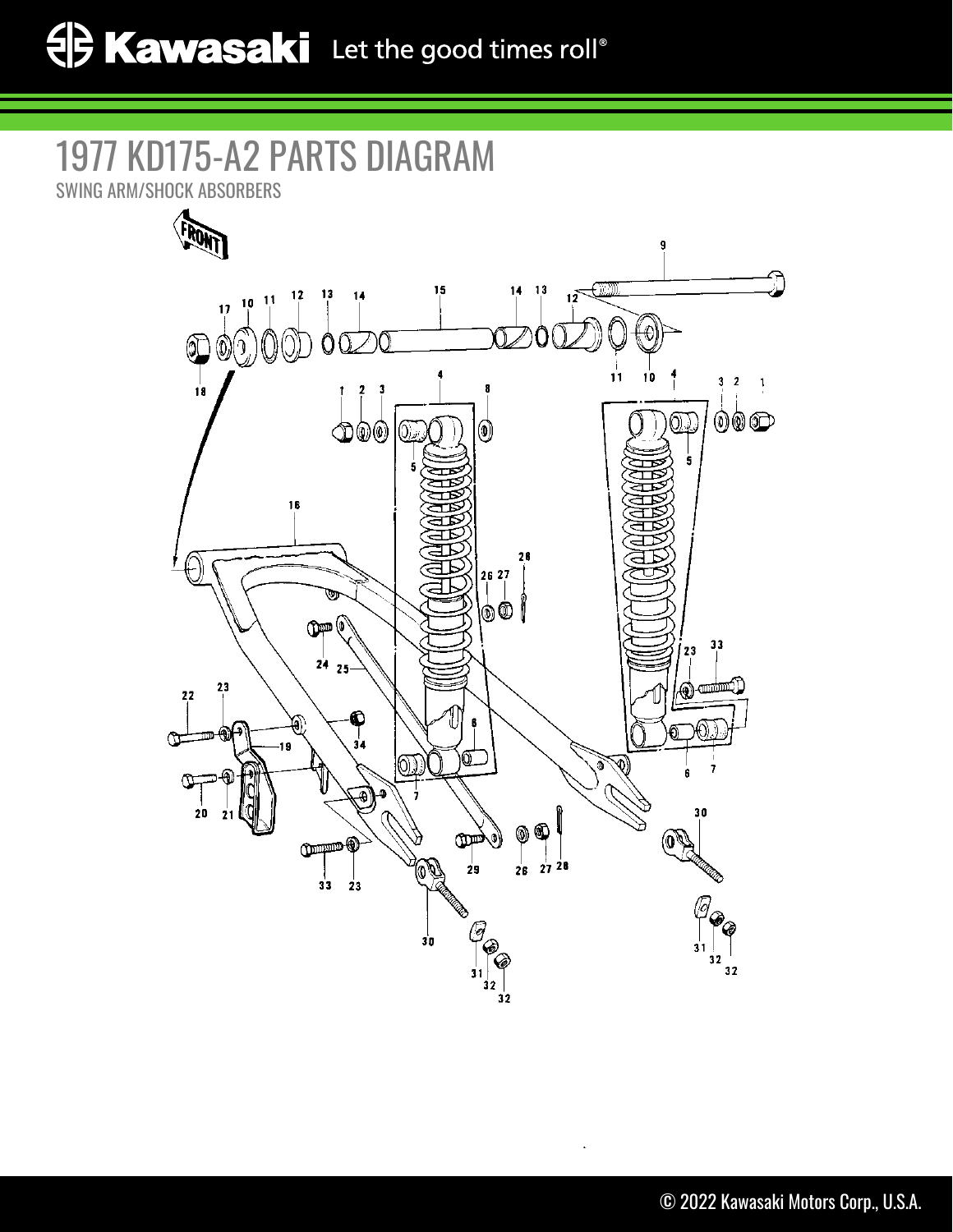## 1977 KD175-A2 PARTS LIST

SWING ARM/SHOCK ABSORBERS

| <b>ITEM NAME</b>                      | <b>PART NUMBER</b> | <b>QUANTITY</b> |
|---------------------------------------|--------------------|-----------------|
| NUT SHOCK ABSORBER (Ref # 1)          | 92020-003          |                 |
| WASHER SPRING 10MM (Ref # 2)          | 461F1000           |                 |
| WASHER-PL-10.5X26X2.3 (Ref # 3)       | 92022-044          |                 |
| SHOCK ABSBR RR (Ref #4)               | 45014-113          |                 |
| SHOCK ABSBR RR (Ref #4)               | 45014-1017         |                 |
| <b>BUSH A-SHCK ABS RUBER (Ref #5)</b> | 45017-010          |                 |
| BUSHING, RUBBER (Ref #6)              | 92075-1020         |                 |
| BUSH SHCK ABS PVT SFT (Ref # 7)       | 45016-003          |                 |
| WASHER PLAIN 12MM (Ref # 8)           | 410B1200           |                 |
| SHAFT-SWING ARM PIVOT (Ref # 9)       | 33032-034          |                 |
| CAP-SWINGING ARM (Ref # 10)           | 33035-005          |                 |
| "0" RING,30MM (Ref # 11)              | 671B2530           |                 |
| BUSHING-SWING ARM (Ref #12)           | 33033-009          |                 |
| "0" RING, 16MM (Ref # 13)             | 670B2016           |                 |
| "0" RING, 16MM (Ref # 13)             | 92055-001          |                 |
| SLEEVE-SWINGING ARM (Ref # 14)        | 33034-016          |                 |
| COLLAR, SWING ARM, LONG (Ref # 15)    | 33036-007          |                 |
| ARM, SWING (Ref #16)                  | 33001-085          |                 |
| SWING ARM (Ref # 16)                  | 33001-080          |                 |
| WASHER PLAIN 12MM (Ref # 17)          | 410B1200           |                 |
| NUT-LOCK, 12MM (Ref # 18)             | 92019-009          |                 |
| GUARD, CHAIN (Ref # 19)               | 55020-016          |                 |
| BOLT-SMALL-UPSET,8X16 (Ref # 20)      | 115G0816           |                 |
| WASHER SPRING 8MM (Ref # 21)          | 461F0800           |                 |
| BOLT, HEX HEAD, 10X50 (Ref # 22)      | 92001-1254         |                 |
| WASHER SPRING 10MM (Ref # 23)         | 461F1000           |                 |
| BOLT, HEX HEAD, AX24 (Ref # 24)       | 92003-143          |                 |
| TORQUE LINK, REAR BRK (Ref # 25)      | 43007-039          |                 |
| WASHER SPRING 8MM (Ref # 26)          | 461F0800           |                 |